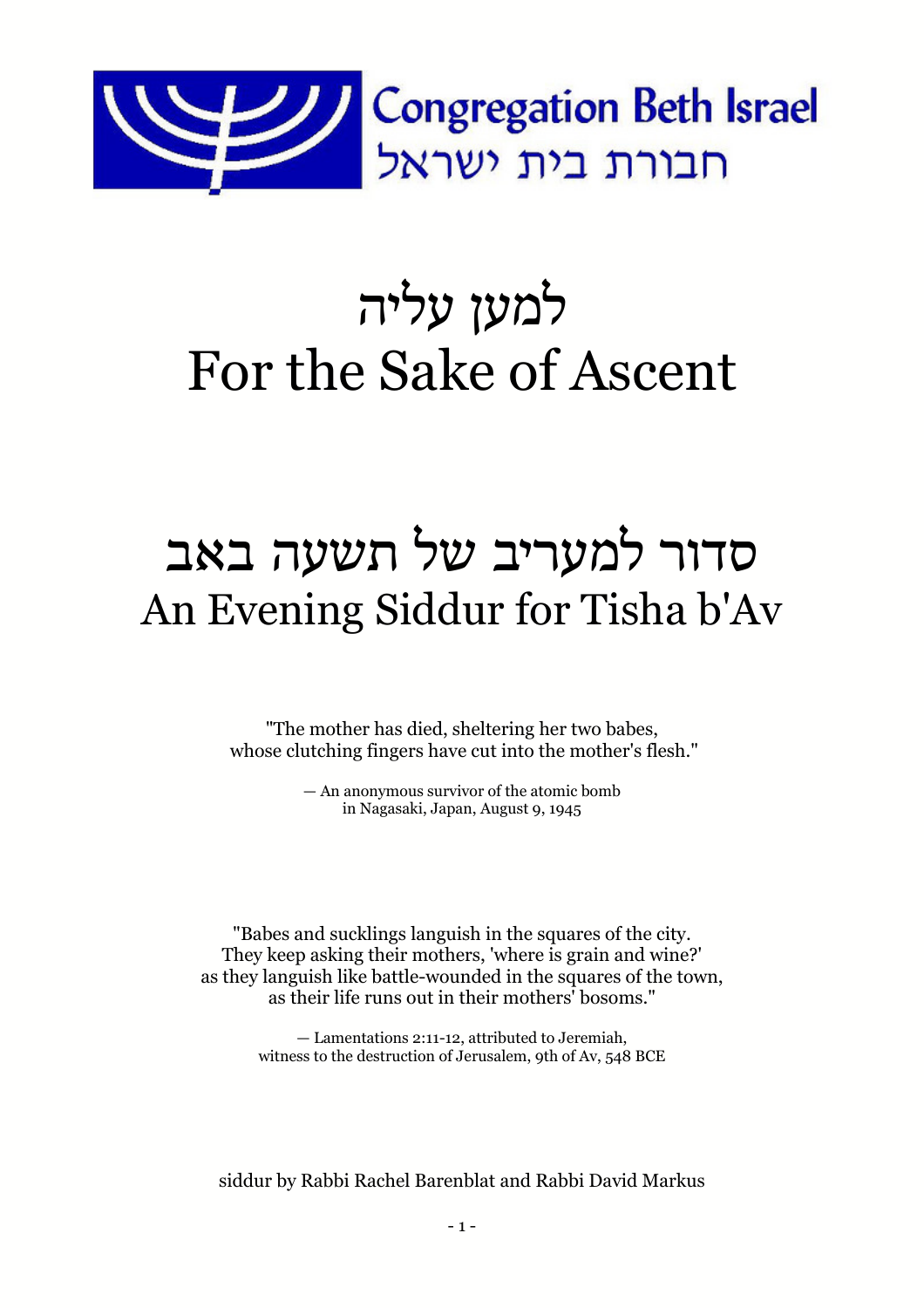*This siddur for Tisha b'Av includes sources both traditional and modern. In the merit of the peacemakers of history and our own day, may this siddur arouse the heart and soul to the power of Tisha b'Av. May all who use this siddur turn the descent of Tisha b'Av into a light-filled ascent of return and renewal.*

*This siddur contains holy text: please handle it with respect and dignity.*

# As Tisha b'Av Approaches

We begin our descent toward the rubble.

Our hearts crack open and sorrow comes flooding in.

Help us to believe that tears can transform,

that redemption is possible. The walls will come down:

open our eyes, give us strength not to look away.

Rabbi Rachel Barenblat

## Entering Tisha b'Av

Tisha b'Av recalls tragedies of Jewish history – destruction of the Temple, the Crusades, repeated exiles, and the "final solution" of the Holocaust. In our own day, Tisha b'Av beckons us into the darkness of inner exile, so we can emerge into the Season of Teshuvah. Enfolded in community, we invoke the depth of Tisha b'Av for the purpose of rising anew. Our descent tonight is for the sake of ascent tomorrow.

The Merciful One will cover iniquity and not forever destroy. Soon may God withdraw anger; may divine rage not be aroused.

> ּוְהוּא רַחוּם יְכַפֵּר עָוֹן וְלֹא יַשְׁחִית, וְהִרְבָּה לְהָשִׁיב אַפּוֹ וְלֹא יַעָיר כָּל חֲמָתוֹ.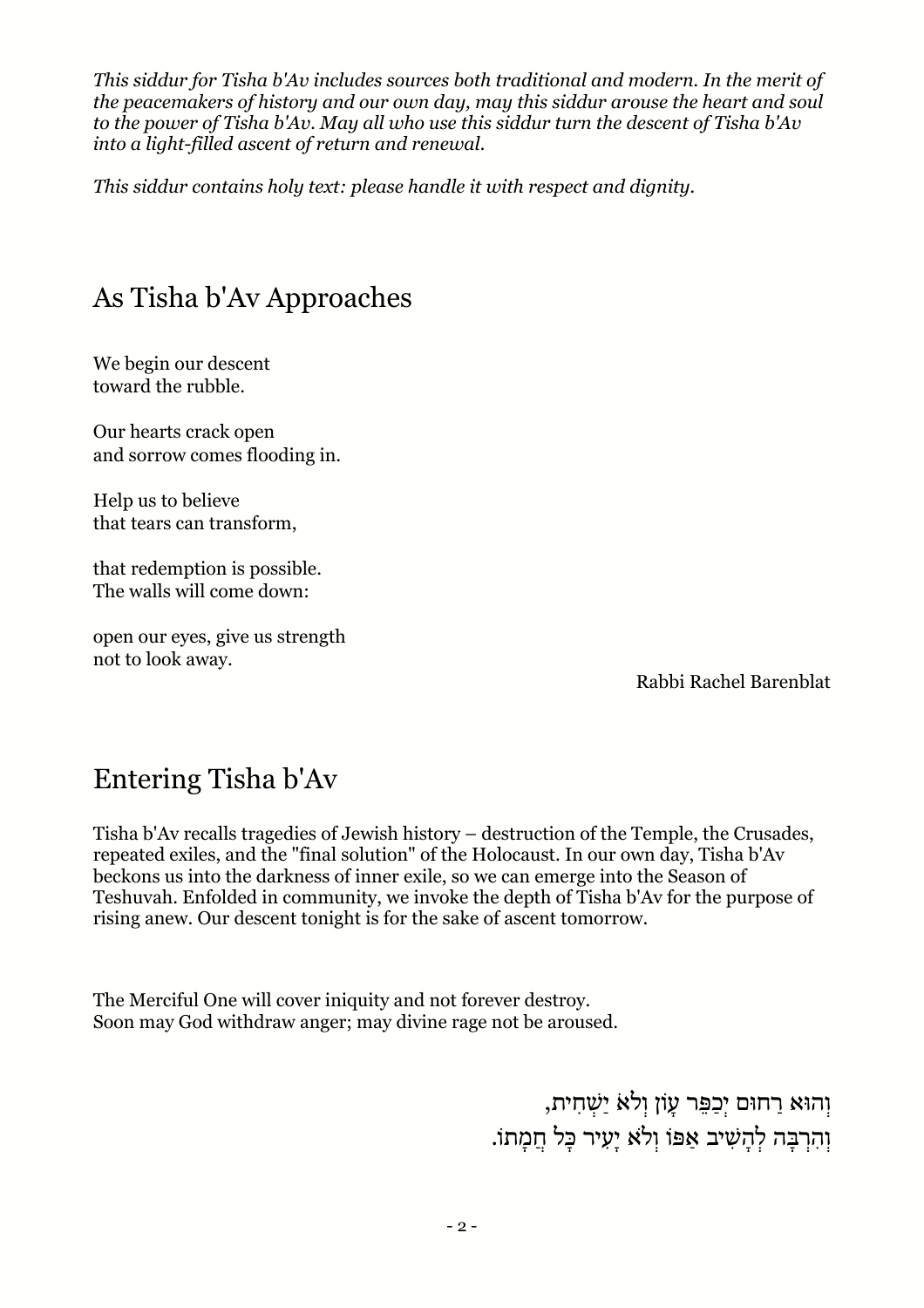# "Baseless Hatred," a text study for Tisha b'Av

The destruction of Jerusalem happened through a Kamza and a Bar Kamza in this way. A certain man had a friend Kamza and an enemy Bar Kamza. He threw a party and said to his servant, "Go and bring Kamza." The servant brought Bar Kamza by mistake.

When the man found Bar Kamza he said, "You tell stories about me; what are you doing here? Get out!"

Said the other, "Since I am here, let me stay, and I will pay you for whatever I eat and drink." The man said no. "Then let me pay for half of the party." The man said no. "Then let me pay for the whole party." The man said no, and he threw Bar Kamza out.

Bar Kamza said to himself: the rabbis were there and did not stop him! That shows that they agree with him. I will go and inform against them to the government.

He went and said to the emperor, "The Jews are rebelling against you, and here's how you can tell: send them an offering and see if they offer it on their altar." (And if they do not, you will have license to destroy their holy place.)

The emperor sent a fine calf with Bar Kamza as his offering. On the way to the temple, Bar Kamza made a blemish in a place where we Jews count it as a blemish (thereby making the animal no longer kosher for sacrifice) though others do not. The rabbis wanted to offer it anyway, in order not to offend the government, but Rabbi Zecharia ben Abkulas said to them: "People will say that we are offering blemished animals on the altar!"

Then they proposed to kill Bar Kamza so he couldn't go and inform on them again. But Rabbi Zecharia said, "Is one who makes a blemish on consecrated animals to be put to death?"

Rabbi Yochanan then remarked, "Through the scrupulousness of Rabbi Zecharia our house has been destroyed, our Temple burnt, and we ourselves exiled from our land." (Gittin 55b-56a)

Why was the First Temple destroyed? Because of three things which prevailed there: idolatry, immorality, bloodshed.

But why was the Second Temple destroyed, seeing that in its time they were occupying themselves with Torah, mitzvot, and the practice of charity? Because therein prevailed baseless hatred. This teaches us that baseless hatred is considered of equal gravity with the three sins of idolatry, immorality, and bloodshed together. (Yoma 9b)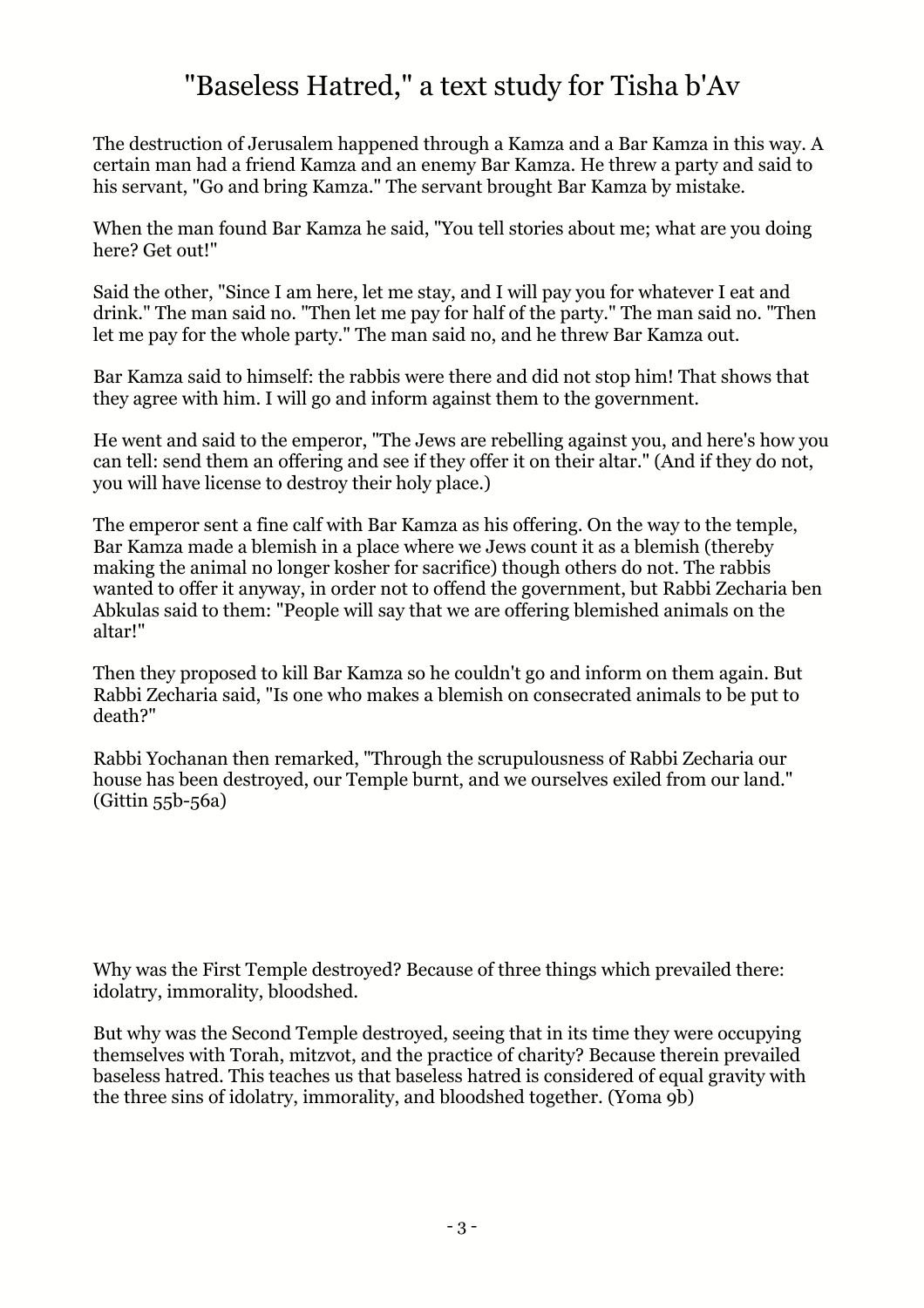# The Shema and Her Blessings

### *Barchu* — Call to Prayer

Barchu et Adonai ha-mevorach.

ּבָּרְכוּ אֶת יִי הַמְבֹרַךָּ:

□ Baruch Adonai ha-mevorach l'olam va-ed.

□ בָּ רוּך יְ יָ הַ מְ בֹרָ ך לְ עוֹלָ ם וָ עֶ ד:

Blessed is God, the blessed One.

Blessed is God, the blessed One, now and forever!

#### from Lamentations 1

אֵ יכֵה | יַשְׁבֵה בָדָד הַעָיר רַבֵּתִי עָם הַיָתָה כְּאַלְמַנֵה רַבֵּתִי בַגּוֹיִם שַׂרָת<sup>ֶ,</sup> בַּמְדִינוֹת הַיְתָה לַמַס:

1 Eikhah! How can it be – that she sat alone, the city so great / so swelled with people? She was like a widow. The one great among the nations, ministering among the states, became a slave caste.

> בֹּבֹוֹ תִבְּבֶּה בַּלַּ֫יָלָה וְדִמְעָתַהֹּ עַל לָחֱיָה אֵין־לֵהּ מְנַחֵם מִכָּל־אֹהֶבֵיהַ כֵּל־רַעָ֫יהָ בֲּגְדוּ בָה הֵיוּ לֵה לְאֹיָבִים:

2 Crying, she will cry in the night, her tear upon her cheek There is none for her, no comforter, from all her lovers. All her companions played traitor with her. They became for her enemies.

> גָּלְתָּה יְהוּדֵה מֵעָּׁנִ<sup>וּ</sup> וּמֵרִֽב עֲבֹדָ֫ה הָיא יַשְׁבֵה בַגּוֹיִם לְא מַצְאָה מַנְוֹחַ ּ כֵּל־רֹדְפֵיהַ הִשִּׂיגֶוּהַ בֵּין הַמְּצַרִים:

3 She, Judah, was exiled, by poverty, and by (so) much hard labor She sat among the nations, not finding any rest; All her pursuers caught up with her between the confined places.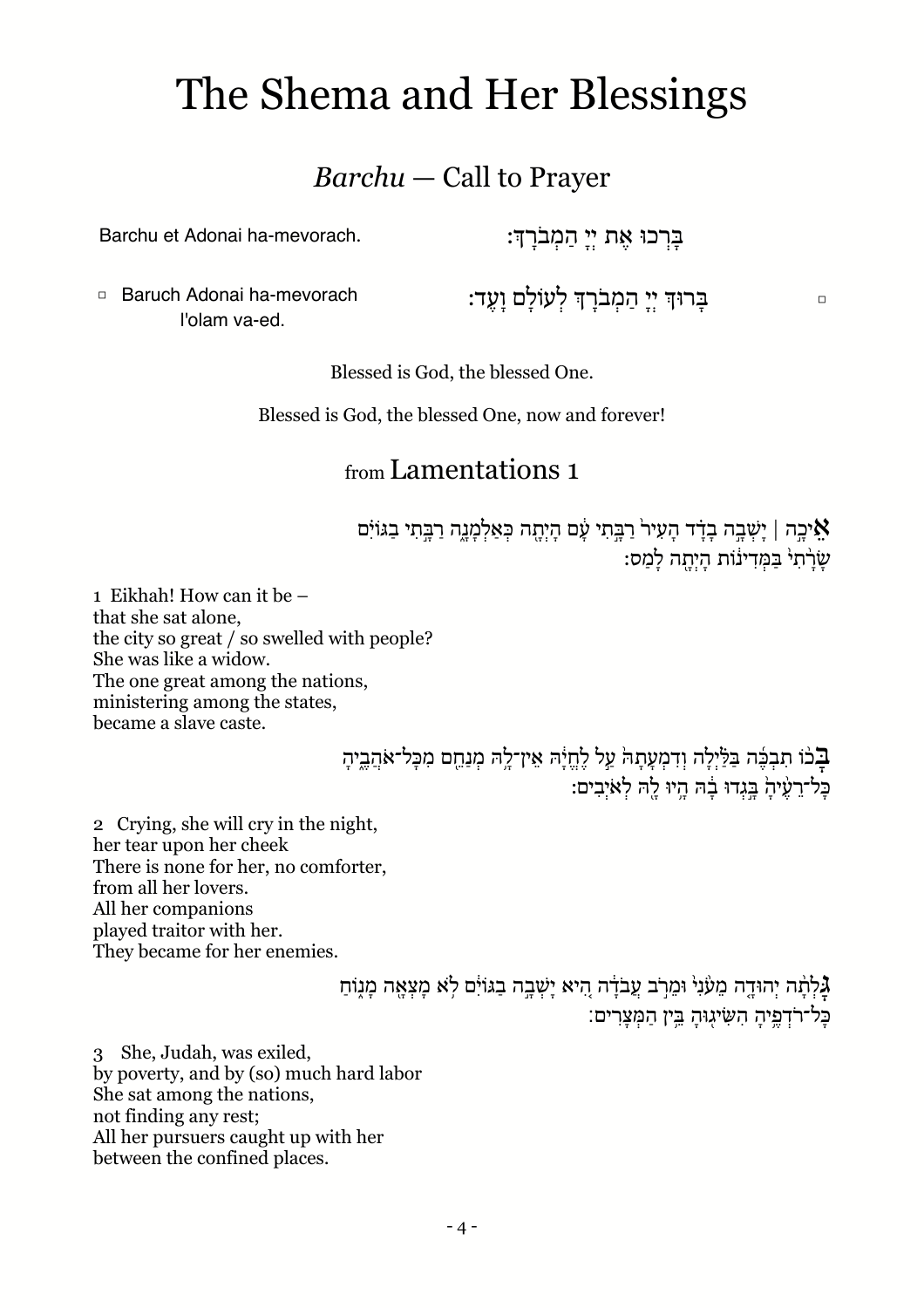דַּ רְבִי צִיּּׂוֹן אֲבֵלוֹת מִבְּלִי בָּאֵי מוֹעֵד כָּל־שְׁעָרֶיהָ שׁוֹמֵמִין כֹּהֲנֶיהָ נֶאֱנָחֶים בְּתוּלֹתֶיהָ נּוּגְוֹת וְהִיא מַ ר־לָ הּ:

4 Zion's roads are mourning from being without festival-goers, all her gates desolated; Her priests are moaning, her girls grieving; And she – it is bitterness for her.

> הָיּוּ צְרֶיהָ לְרֹאשׂ אֹיְבֵיהָ שָׁלוּ כִּי־יְהוֶה הוֹגֶהּ עַל רֹב־פְּשָׁעֶיהָ עוֹלָלִיהַ הַלְכִוּ שָׁבִי לִפְנֵי־צַר:

5 Her tormentors were at the head, her enemies had ease For YHVH aggrieved her for the greatness of her sins. Her babes walked captive before foe;

> **וֹ**יֵּצֵא מִבַּת־צִיּֽוֹן כָּל־הֲדָרֶהּ הָיִוּ שָׂרֵיהָ כְּאַיָּלִיםׂ לֹא־מָצְאִוּ מִרְעֶׁה וַיֵּלְכֵוּ בְלֹאִ־כָֹחַ לְפָנֵי רוֹדֵף:

6 and all her splendor went out from daughter Zion! Her ministers, like deer, not finding a place to graze; They walked, without strength, before a pursuer.

# God Has Pity on Kindergarten Children

God has pity on kindergarten children. He has less pity on school children And on grownups he has no pity at all, he leaves them alone, and sometimes they must crawl on all fours in the burning sand to reach the first–aid station covered with blood.

But perhaps he will watch over true lovers and have mercy on them and shelter them like a tree over the old man sleeping on a public bench.

Perhaps we too will give them the last rare coins of charity that Mother handed down to us so that their happiness may protect us now and on other days.

Yehuda Amichai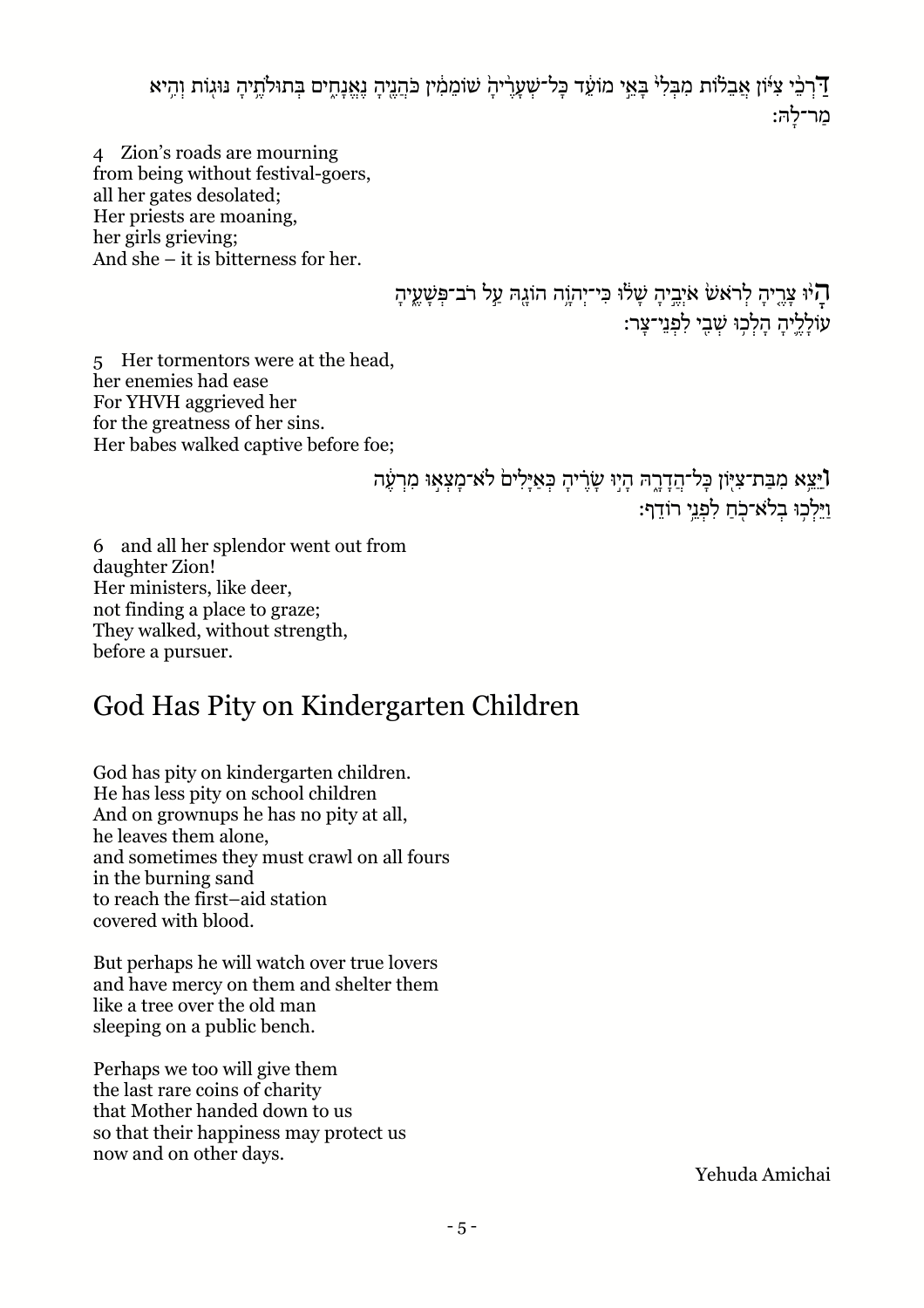#### adapted from Lamentations 2 & Psalm 130

Zion sits on the earth, her song silenced. We cast dust on the head, girded as in sackcloth, our heads bowed down to the ground.

*Our eyes are spent with tears, our bowels grumble. Our livers are poured onto the dust because of the destruction. Children and babies fall in the streets, their souls poured onto parents' bosoms.*

What comfort is there for this, when ruin is great like the sea?

*Enemies hiss and gnash their teeth saying, "We will swallow them up. Let them have no pity."*

Our hearts cry out to God. Zion's walls of protection lay in ruins.

*Our tears flow like rivers. We have no rest in body or soul.*

We cry out in the night. We pour out our hearts like water. Our hands rise up for the lives of our young, the poor faint in hunger.

*Must we eat our young? Must young and old lie in the streets? Must young men fall by the sword, slain in anger without mercy?*

On this appointed day, You call us into the terror at all sides. The walls are smashed. On this appointed day, You call us into the depths. Out of the depths, we call.

# Evening

You mix the watercolors of the evening like my son, swishing his brush until the waters are black with paint. The sky is streaked and dimming.

The sun wheels over the horizon like a glowing penny falling into its slot. Day is spent, and in its place: the changing moon, the spatterdash of stars across the sky's expanse.

Every evening we tell ourselves the old story: You cover over our sins, forgiveness like a fleece blanket tucked around our ears. When we cry out, You will hear.

Soothe my fear of life without enough light. Rock me to sleep in the deepening dark.

Rabbi Rachel Barenblat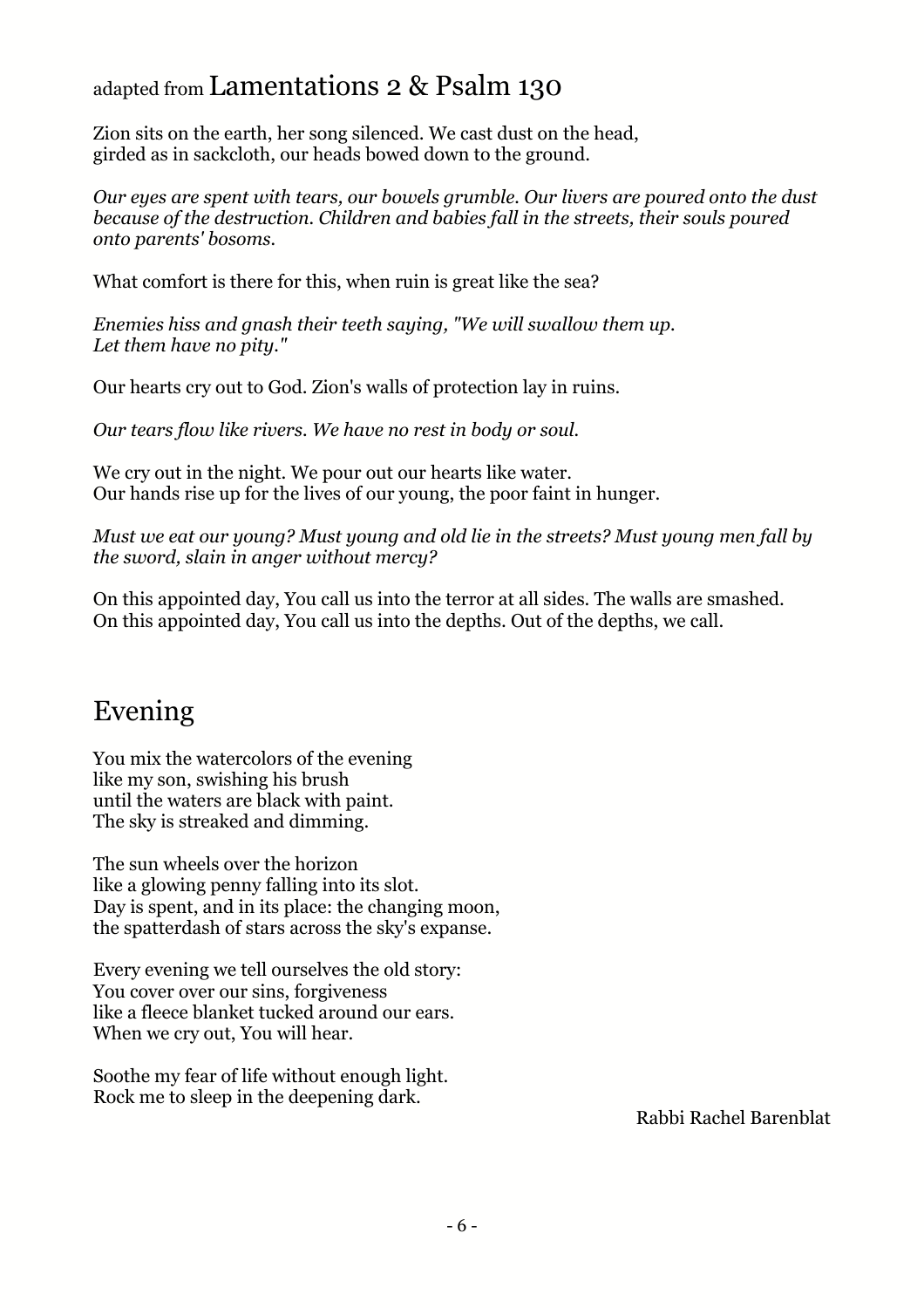# *Ma'ariv Aravim*: God of Day and Night

Baruch atah Adonai Eloheinu melech ha'olam asher bidvaro ma'ariv aravim bechochmah poteach she'arim uvitvunah meshaneh itim umachalif et hazemanim umsadeir et hakochavim b'mishmeroteihem baraki'ah kirtsono. Borei yom valaila goleil or mipnei choshech vechoshech mipnei or uma'avir yom umeivi lailah umavdil bein yom uvein lailah Adonai tzeva'ot shemo.

בּרוּך אַ תָּ ה יְ יָ , אֶלֹהֵינוּ מֱלֵדְ הַעוֹלַם, אֲ שֶׁ ר בִּ דְ בָ רוֹֹ מַ עֲ רִ יב עֲ רָ בִ ים, בְּחַכְמָה פּוֹתֵחַ שָׁעֲרִים וּּבְתָבוּנָה מְשַׁנֵּה עָתִּים, וּּמַ חֲ לִ יף אֶ ת הַ זְּ מַ נִּ ים, וּּמְ סַ דֵּ ר אֶ ת הַ כּוֹֹ כָ בִ ים, בְּמְשָׁמְרוֹתֵיהֶם בַּרָקִיעַ כִּרְצוֹנוֹ. בּוֹרֵא יוֹם וַלֵ<sup>יְ</sup>לָה, גּוֹֹ לֵ ל אֹוֹר מִ פְּ נֵ י חֽ שֶׁ ך, וְחִשָּׁךְ מִפְּנֵי אוֹר. וּמַעֲבִיר יוֹם וּמֵבִיא לַיִלָה, וּמַבְדִיל בֵּין יוֹם וּבֵין לַיְלָה, יְ יָ צְ בָ אוֹֹ ת שְׁ מוֹ.ֹ

Blessed are You, Adonai our God, Source of all being, by Whose word the evening falls. In wisdom You open heaven's gates. With understanding You make seasons change, causing the times to come and go, and ordering the stars on their appointed paths through heaven's dome, all according to Your will. Creator of day and night, who rolls back light before dark, and dark before light, who makes day pass away and brings on the night, dividing between day and night; the Leader of Heaven's Multitudes is Your name!

□ Eil chai vekayam tamid yimloch aleinu le'olam va'ed. Baruch atah Adonai hama'ariv aravim.

□ אֵ ל חַ י וְ קַ יָּ ם, תְּמִיד יִמְלוֹדְ עָלֵינוּ לְעוֹלָם וָעֶד.<br>תָּמִיד יִמְלוֹדְ עָלֵינוּ לְעוֹלָם וָעֶד. ַבְרוּךְ אַתָּה יְיָ, המַעָרִיב עַרבִים:

Living and enduring God, be our guide now and always. Blessed are You, Source of All being, Who makes evening fall.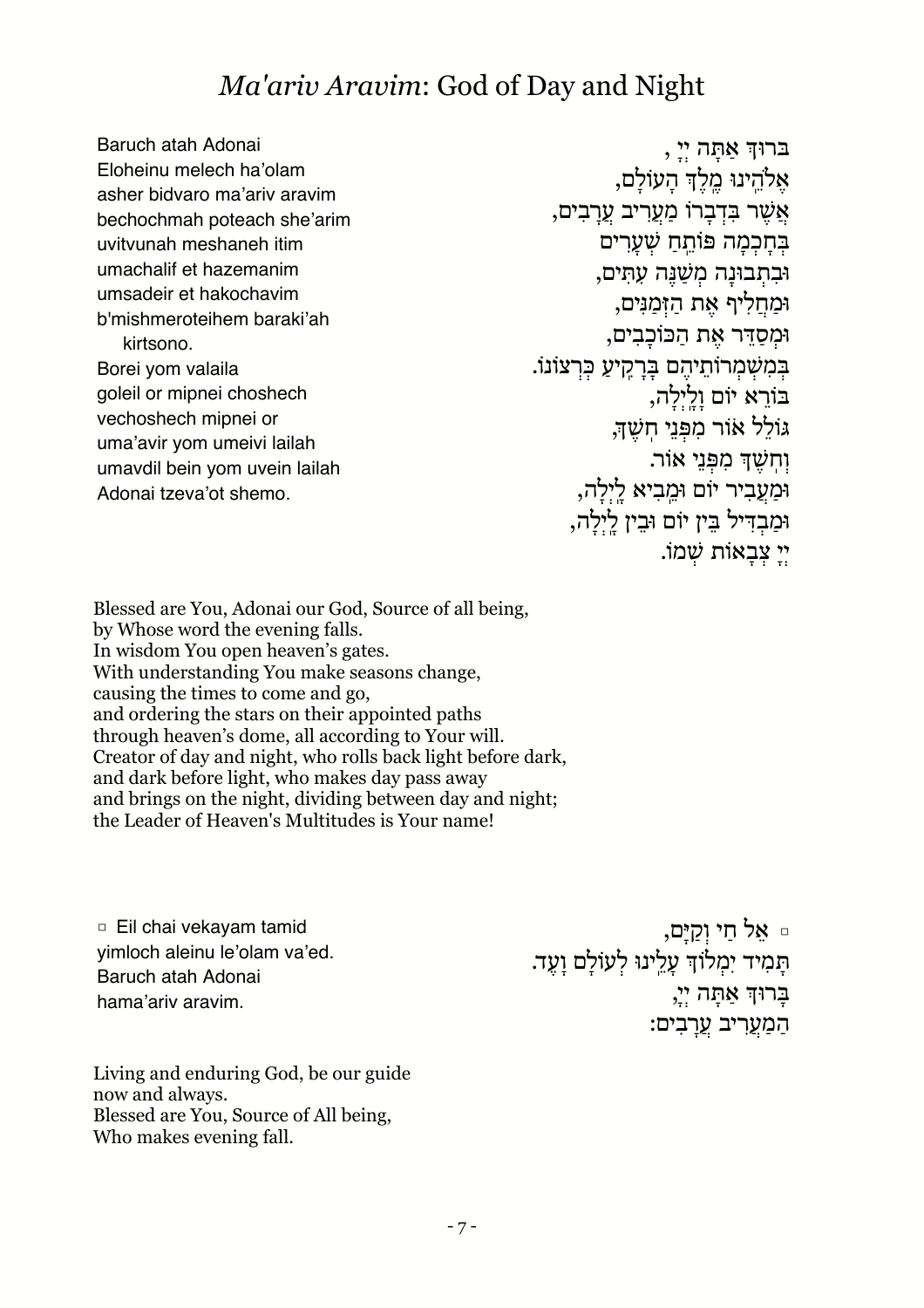#### Psalm 130 (adapted from R. Zalman Schachter-Shalomi zt"l)

From the deepest place within me, I call out to You. God, hear what is in my voice. Hear my pleading tone. Were You to look for imperfection who could stand it? Who could stand it? You are so generous with pardon, but we fear to seek it. Still I hope, God. My very soul hopes for it: Please send me Your loving word. Among the watchers for the dawn, my God, I yearn for Your grace to end my darkness. Israel looks to You, God, who are so gracious. So easily You can free all of us. Lift us from all our brokenness.

# An *Ahavat Olam* for Tisha b'Av (Mixed with Eicha)

You have loved us with an unending love. How, then, can we understand our dreadful memories:

*the city sitting desolate like a widow crying in the night, her skirts bloodied?*

You have given us Torah and mitzvot, laws of love yet we also remember generations of horrors:

*our girls and our boys walking into captivity, mass graves like gaping mouths, our enemies rejoicing.*

Great like the sea is our shattering. Why have You veiled Your face in anger?

*We are worn away. Our bellies are bitter as wormwood. Like women eating their own babies, we become crazed in our fear.*

Help us to make Your words the cornerstone of our days. Help us trust that You will not forget us.

Ve'ahavatcha al tasir Mimenu le'olamim. Baruch atah Adonai oheiv amo Yisrael.

וְאַהֲבְתְךָ אַל תָּסִיר מִמֶּנּוּ לְעוֹלָמִים. בְּרוּדְ .<br>אִתָּה יִי, אוֹהֵב עִמּוֹ יִשְׂרֹאֵל:

Your love will never depart from us as long as worlds endure. Blessed are You, Adonai, who loves Your people Israel.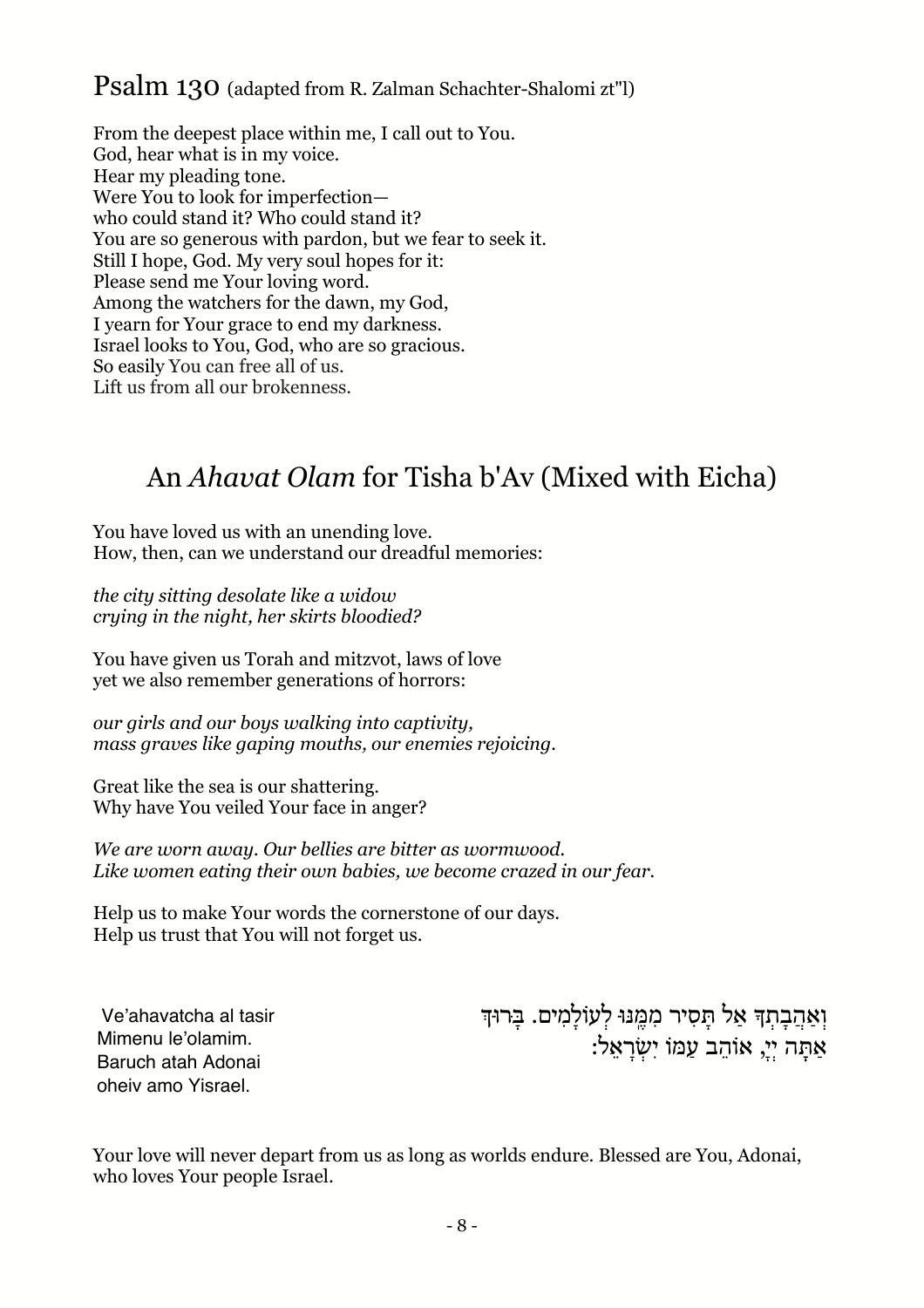#### *Shema*

□ Shema Yisrael: Adonai Eloheinu Adonai echad! (Baruch shem kvod ָ שְׁמַ ${\bf V}$  יִשְׂרַאֵל, יִי אֱלֹהֵינוּ, יִי אֶחֶד: בְּרוּךְ שֵׁם כְּבוֹד מַלְכוּתוַ לְעוֹלַם וַעֶד. malchuto l'olam vaed.)

> Hear, O Israel: Adonai is our God, Adonai is One! *Through time and space Your glory shines, Majestic One!*

V'ahavta et Adonai elohecha, b'chol l'vavcha, uv'chol nafshecha, uv'chol me'odecha. V'hayu ha-d'varim ha-eileh, asher anochi m'tzv'cha hayom, al levavecha. V'shinantam l'vanecha, v'dibarta bam b'shiv't'cha b'veitecha, uv'lech't'cha vaderech uv'shochb'cha uv'kumecha. Ukshartam l'ot al yadecha, v'hayu l'totafot bein enecha, uchtavtam al mezuzot beitecha uvisharecha.

וְאָהַבְתָּ אֵת יְיָ אֱלֹהֶיךָּ, בִּכָל-לְבֵבִךְּ, וּבְכַל-נַפְשָׁךְ, וּבְכָל-מְאֹדֶךָ. וְהָיוּ הַ דְּ בָ רִ ים הָ אֵ לֶּ ה, אֲ שֶׁ ר אָ ֽ נֹכִ י מְ צַ וְּ ך הַ יּוֹם, עַל-לִבְבֵךָ: וְשִׁנַּנְתַּם לְבָנֵיךְ וְדִבַּרְתָּ בָּם בְּשָׁבִתְּךָּ בְּבֵיתֵךְּ, וּבְלֵכְתִּךְ בְדֶּרֶךְ וּבְשָׁכִבְּךָ, וּבְקוּמֶךָ. וּקִשַּׁרְתַּם לְאוֹת על-יִדֶד, וְהִיוּ לְטֹטְפֹת בִּיז עֵינֵיךְ, וּכְתַבְתָּם עַל מְזָזוֹת בֵּיתֵךְ וּבִ שְׁ עָ רֶ ֽ יך:

You shall love Adonai your God with all your heart, with all your mind, with all your being. Set these words which I enjoin upon you today upon your heart. Teach them faithfully to your children. Speak of them in your home and on your way, when you lie down and when you rise up. Bind them as a sign on your hand. Let them be symbols before your eyes. Inscribe them on the doorposts of your house, and on your gates.

הִשֶּׁמְרוּּ לָבֶם פֵּן-יִפְתֵּה לְבַבְבֶם, וְסַרְתֵּם וַעֲבַדְתֵּם אֱלֹהִים אֲחֵרִים וְהִשִׁתַּחֲוִיתֵם לָהֱם. וְחָרָה אַף-יִי בָּבֶם, וְעָצַר אֶת-הַשָּׁמַיִם וְלֹא-יִהְיֶה מָטָר, וְהָאֲדָמָה לֹא תִתֵּן אֶת-יְבוּלָהּ וַאֲבַדְתֵּם מְהֶרָה מֶעָל הַאָרֶץ הַטֹּבָה אֱשֶׁ יְיָ נֹתֵן לַכֵּם:

Watch out! Don't let your hearts turn to serve other gods and bow down to them, for cosmic anger will turn on you. Heaven will close, sustenance will cease, and the earth will not produce bounty. Speedily you will feel chased from the goodness that God gave you.

יְ יָ אֱ לֽ הֵ יכֶ ֽ ם אֱ מֶ ת: .emet Eloheichem Adonai

Your God is a true God.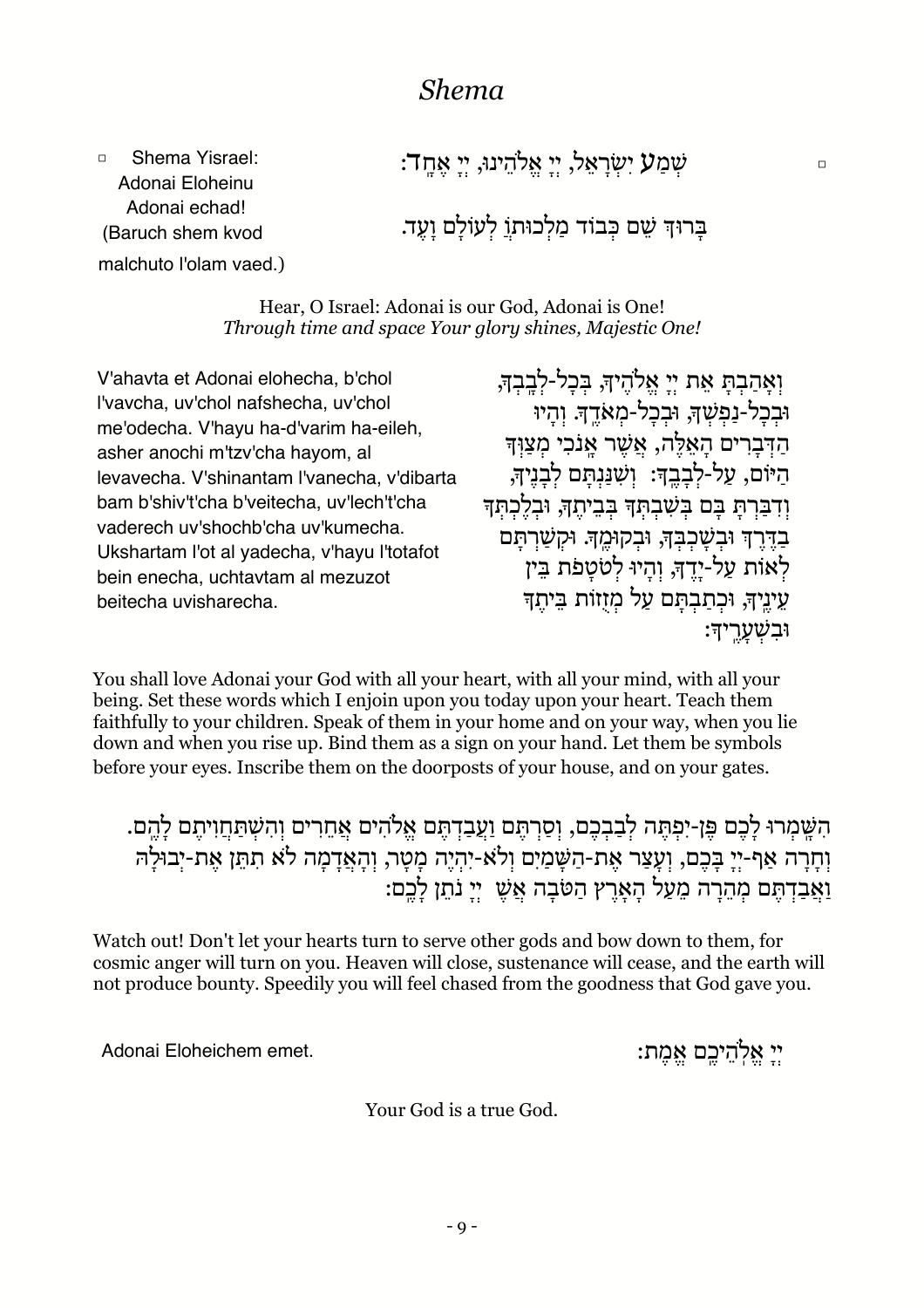#### from Lamentations 3

When a whole people is taken prisoner and downtrodden, when a man is deprived of his rights, under the eyes of the Most High, when a person does not get justice, does Adonai not see it? Let us scan and search our lives, let us return to YHVH, lifting our hearts up with our hands to God in heaven.

כִּי לֹאָ עַנָּה מַלְבּוֹ וִיּגֶה בִּנִי־אִישׁ: לִד לִדְכֵּא תִּחַת רגליו כֹּל אַסִירי אַרץ: לֹה לֹהִטּוֹת מִשְׁפַּט־גָּבֶר נֶגֶד פְּנֵי עֵלְיוֹן: לו לְעַוֵּת אָדָם בְּרִיבוֹ אֲ דֹנָ י ל ֹא רָ אָ ה: נַחִפְּשֶׂה דְרָבֵ<sup>י</sup>ינוּ<sup>י</sup> וְנַחְקֹרָה וּנַשׁוּבה עַד־יִה: נִשֵּׂא לְבָבֵׂנוּ אֱל־כַּפָּ֫יִם אֵל־אֱל בַּשַּׁמֵיִם:

#### *Ge'ulah: Redemption*

## Redemption Poem

What did they think as the waters rose up their legs, chilling their hearts, advancing toward their open mouths?

We continue to walk here, now. One foot at a time – on our better days, forward.

Alone,

I cannot reach the far shore without drowning

But somehow I don't go under. The person to my right holds me up. Something I cannot see holds him up.

Blessed is the Source of Help so often unexpected. I step forward: The sea is vast.

Mark Nazimova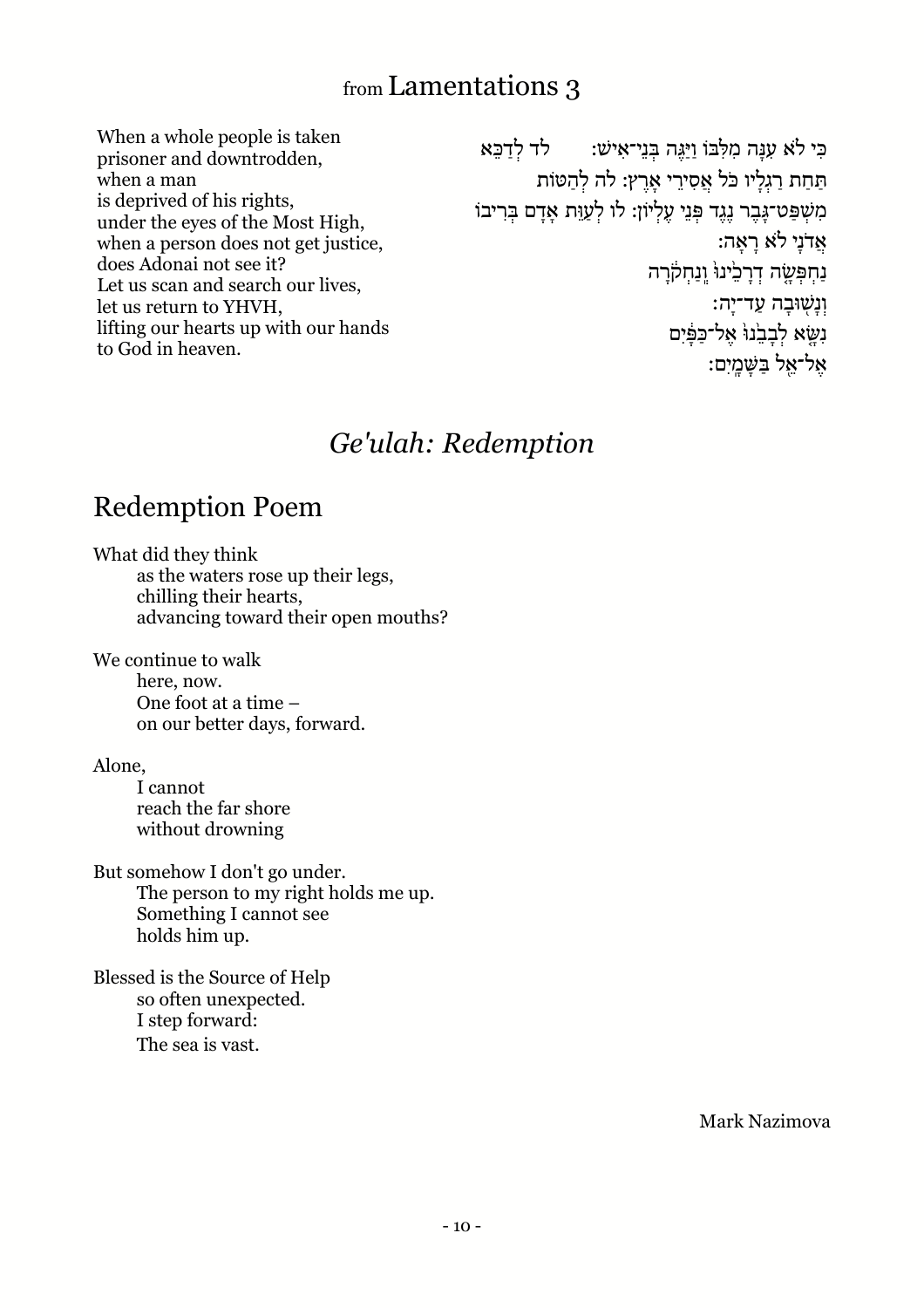Mi chamocha ba'eilim Adonai, mi camocha nedar bakodesh, nora tehilot oseh feleh.

Malchut'cha ra'u vanecha, bokea yam lifnei Moshe u-Miriam. "Zeh eli," anu v'amru; "Adonai yimloch l'olam va'ed!"

V'ne'emar: ki fadah Adonai et Ya'akov, u'g'alo miyad chazak mimenu. Baruch atah, Adonai, ga'al Yisrael.

מִ י כָ מֹכָ ה בָּ ּאֵ לִ ים יְ י,ָ מִ י כָּ מֹכָ ה נֶ אְ דָּ ר בַּ ּקֹּדֶ שׁ, נֹוֹרָא תִהילֹת, עַשׂה פַלְאָ:

מַלְכוּתְדְּ רָאוּ בָנֵיךְ, בּוֹקֵעַ יָם לִפְנֵי משֵׂה וּמִרְיַם, זֶ ה אֵ לִ י עָ נוּּ וְ אָ מְ רוּ:ּ יְ יָ יִ מְ לוֹֹ ך לְ עוֹֹ לֶָ ם וָ עֶ ד.

וְנֶאֱמַר: כִּי פָדָה יְיָ אֶת יַעֲקֹב, וּגְאָלוֹ מִיַּד חָזָק מִ מֶּ נּוּ.ּ בָּ ּרוֹּ ך אַ תָּ ה יְ יָ גָּ אַ ל יִ שְׂ רָ אֵ ל:

Who is like You, among the gods, Adonai? Who is like You, awesome and doing wonders? Your children saw your majesty, splitting the sea before Moses and Miriam.

"This is our God," they cried, "Adonai will reign through all space and time!"

And it is said: Adonai has saved the people of Jacob, and redeems the weak from the mighty. Blessed are You, Adonai, who redeems Israel.

# *Hashkivenu: A Shelter of Peace*

Too often the world turns upside down: destruction and exile haunt us again and again.

*Too often aggression and violence dim the human spirit. Crusades and genocides inflict losses beyond measure.*

Even the thickest walls cannot always protect us. Even our innermost sanctuaries see devastation.

*We crave to know why, to be protected from onslaught. We yearn to be tucked in at night and wake to new life.*

We crave the cradle of Your peace and wise counsel. Shield us: remove from us enmity, plague, sword, famine and grief.

*Remove all blocks to the flow of spirit. Shelter us in the shade of Your wing, for You are our protector and rescuer.*

Gracious and compassionate One, bless our going and coming, for life and peace, now and forever.

Rabbi David Markus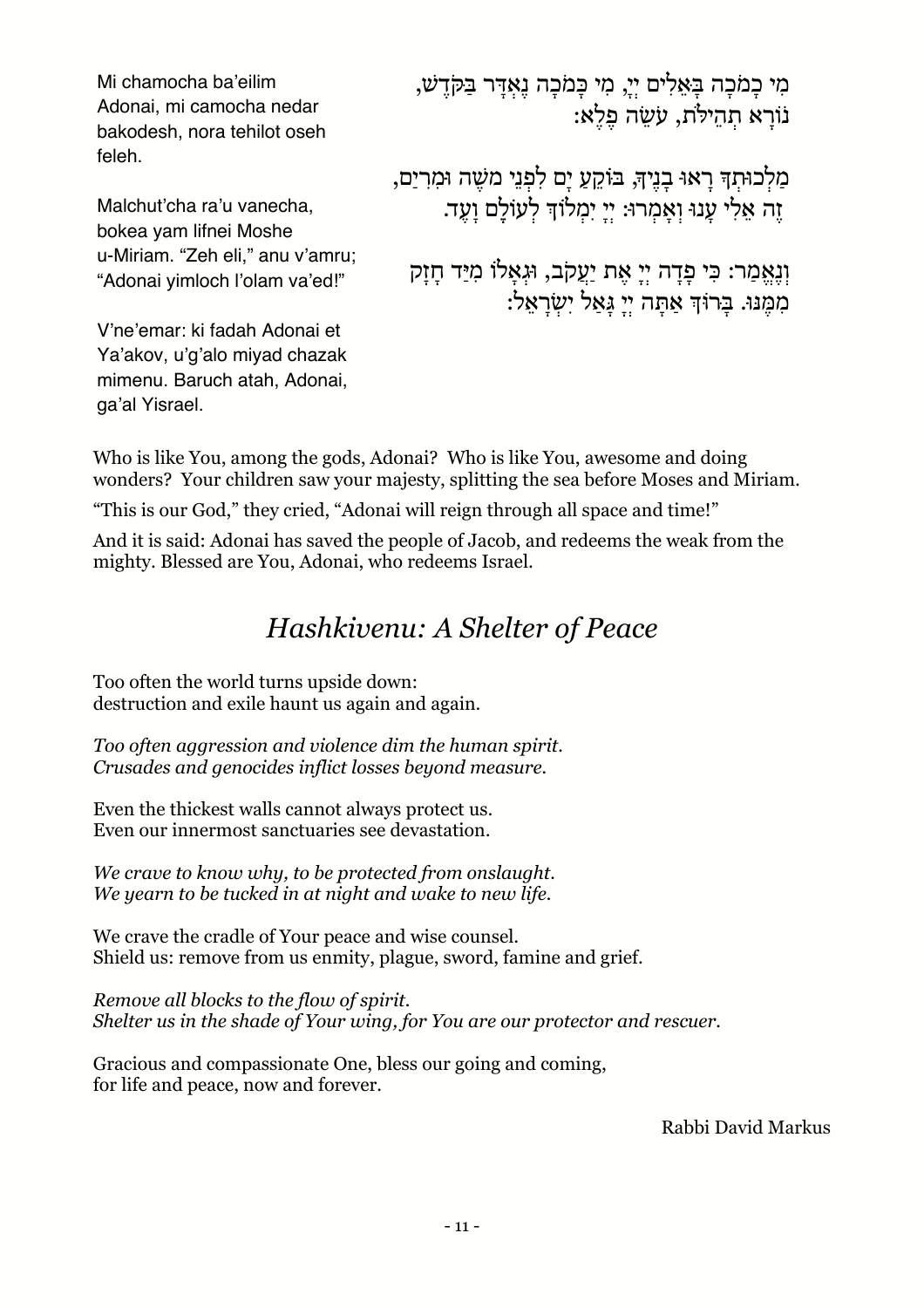Hashkivenu Yah eloheinu l'shalom. Ufros aleinu sukkat shlomecha.

הַ שְׁ כִּ יבֵ ֽ נוּ יָ ה אֱ להֵ ֽ ינוּ לְ שָׁ לוֹֹ ם. וּפְ רֹשׂ עָ לֵ ינוּ סֻ כַּ ת שְׁ לוֹֹ מֶ ך.

Help us to lie down in peace, Yah our God. Spread Your sheltering peace over us.

*(chant by Rabbi Hanna Tiferet Siegel)*

# Prelude to the Amidah

My God, so near and tonight seeming so far away, Be with me during moments of darkness, pain, destruction and exile. Help me find holy stillness even amidst rubble, serenity amidst loneliness, hope amidst despair. Open my mouth and, even now, My lips will declare Your praise.

Rabbi David Markus

# Amidah / Silent Standing Prayer

*What do you most need to say to God tonight?*

*What do you need to pour forth from your heart?*

*What is your response to the world's brokenness this year?*

*What healing do you yearn for?*

Oseh shalom bimromav, hu ya'aseh shalom, aleinu v'al kol yisrael, v'al kol yoshvei tevel, v'imru Amen.

עֹשֶׂה שַׁלוֹם בִּמְרוֹמַיו הוּא יַעֲשֶׂה שַׁלוֹם עַלֵּ יְנוּ וְעַל כַּל יְשָׂרַאֵל, וְעַל כַּל יושבֵי טֶבֱל, וְאִמְרוּ אַמֵן:

May the One Who makes peace in high places make peace for us, for all Israel, and for all who dwell on this earth, and let us say: Amen.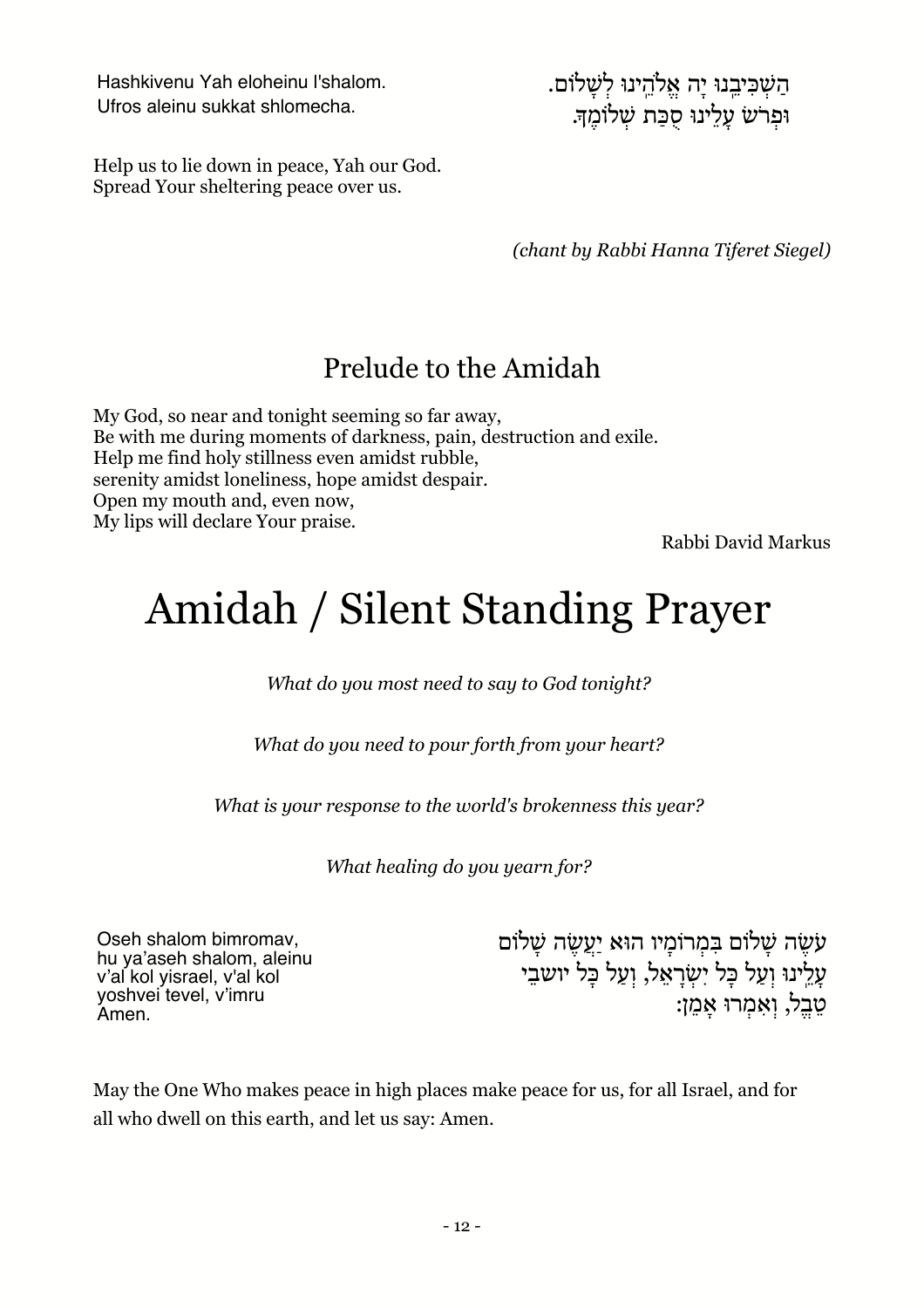# At the First-Aid Station

You Who weep although you have no ducts for tears Who cry although you have no lips for words Who wish to clasp Although you have no skin to touch You Limbs twitching, oozing blood and foul secretions Eyes all puffed-up slits of white Tatters of underwear Your only clothing now Yet with no thought of shame Ah! How fresh and lovely you all were A flash of time ago When you were school girls, a flash ago Who could believe it now? Out from the murky, quivering flames Of burning, festering Hiroshima You step, unrecognizable even to yourselves You leap and crawl, one by one Onto this grassy plot Wisps of hair on bronze bald heads Into the dust of agony Why have you had to suffer this? Why this, the cruelest of inflictions? Was there some purpose? Why? You look so monstrous, but could not know How far removed you are now from mankind You think: Perhaps you think Of mothers and fathers, brothers and sisters Could even they know you now? Of sleeping and waking, of breakfast and home Where the flowers in the hedge scattered in a flash And even the ashes now have gone Thinking, thinking, you are thinking Trapped with friends who ceased to move, one by one Thinking when once you were a daughter A daughter of humanity

Toge Sankichi

*(Born in Japan in 1921, Toge Sankichi was 24 when the atomic bomb was dropped. He died at 36, a victim of leukemia resulting from the atomic bomb)*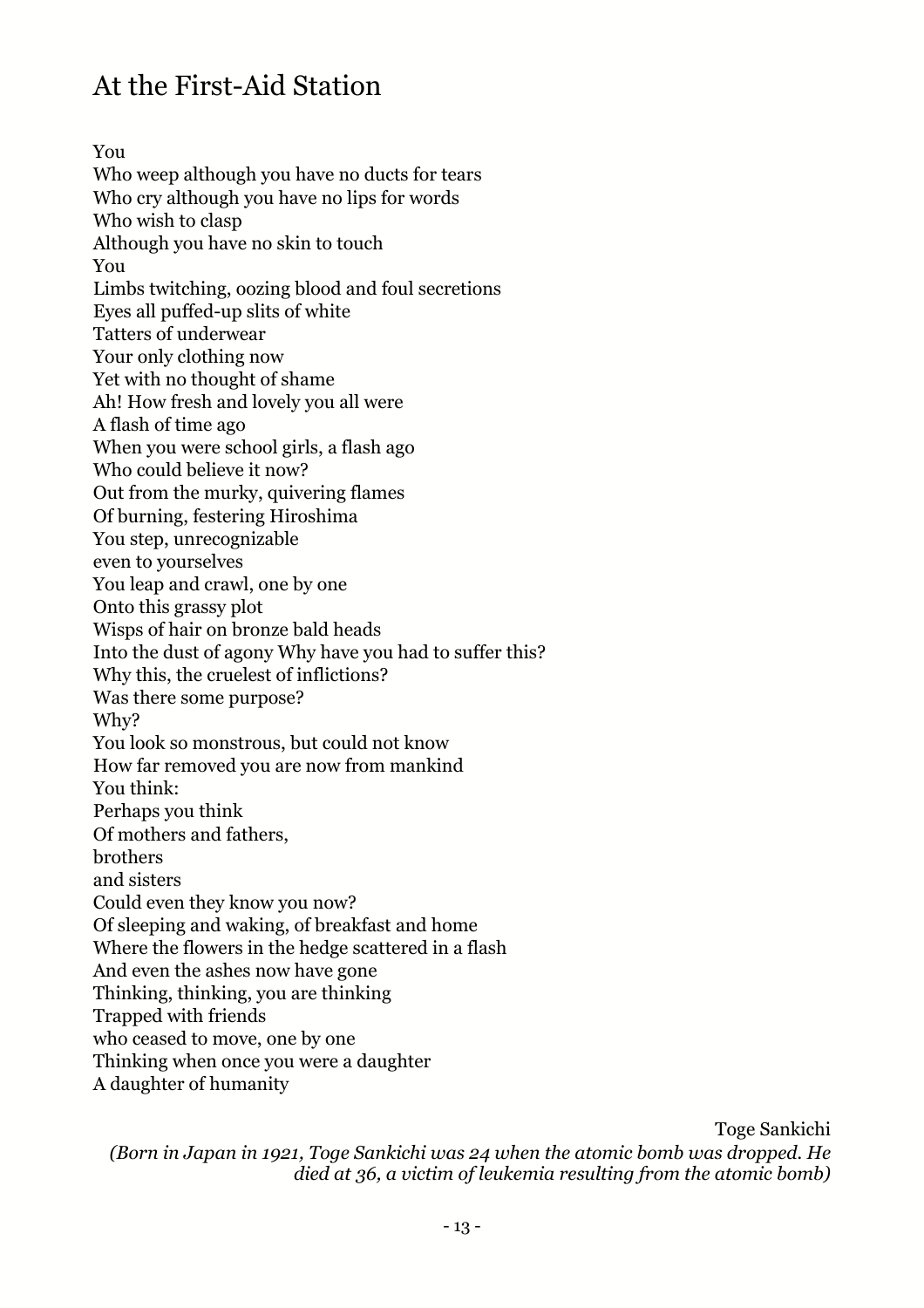# Body Parts

Outside a market, a foot lies on the ground. An arm, skin leathery and suntanned, or slack, with blue cables of veins. The freckled, the spotless, the hairy, the smooth.

A rabbi in long coat and black hat picks them up. He will save them for burial with the dead so that on the last day no one will arise without feet, arms.

The rabbi puts them in the plastic bag, mixes defenders with attackers. At the last day, all will stand up together.

Hannah Stein

## from A Letter From an Israeli Soldier to His Mother

Moving into Gaza No Fighters here A loud question bursts in my chest: What am I doing here?

No fighters here I am panicked I had never seen their faces before Palestinians Those creatures behind the wall I had never seen their faces before What do I do here?

The little girl paralyzed struck to the ground like a wounded rabbit I looked at her I just killed your mother Your father and your brother's son

We are only defending ourselves These children grow up to be suicide bombers I am just following orders And a lingering question What did I do there? What am I doing here?

Vivien Sansour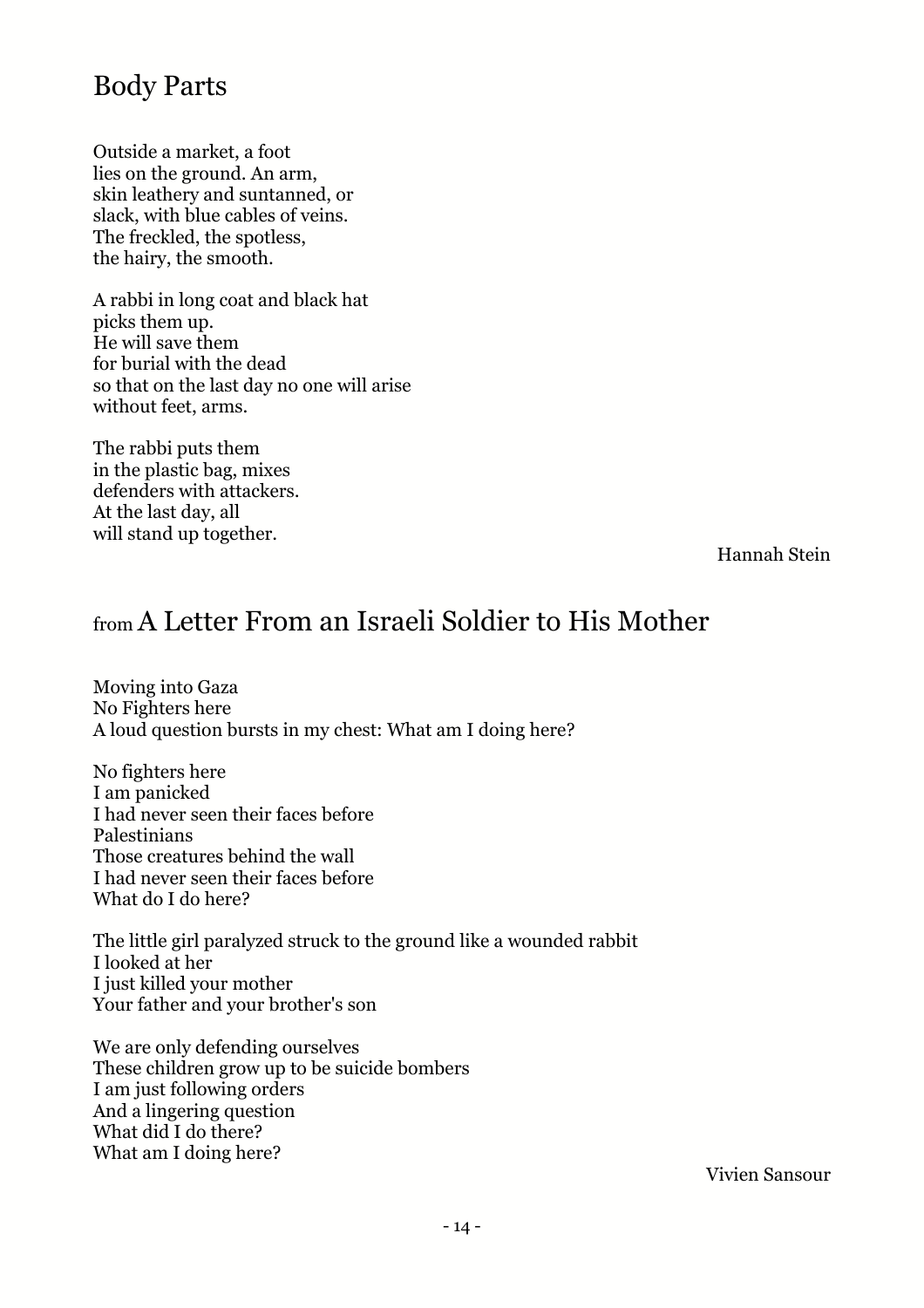# Aleinu

אֵין עוד מִלבַדו, ה' הוא הַאֵלהִים. . .ein old milvado, Hashem hu ha-elohim

There is nothing but God; God is God.

#### from Prayer for Tisha b'Av

May the One who knows our wishes for a better world, Who sees the longing and sadness that we hold in our hearts and the brokenness that we encounter in our lives: dear Yah our God, please comfort us. Dear Yah, comfort especially those who are so broken by the world that they've become bitter and alienated from holiness. Please comfort us Yah, *haEl haGadol haGibor v'haNora,* with that holy vision of a House of prayer for all peoples. May it be Your will, dear God, that the souls of all who enter the gates of the Holy city Jerusalem / al-Quds may be refreshed with complete ease, doubly consoled.

Rabbi Zalman Schachter-Shalomi

#### from Lamentations ch. 5

הֲ שִׁ יבֵ נוּ יָ ה | אֵ לֶ יך וְ נָ שׁוּבָ ה חַ דֵּ שׁ יָ מֵ ינוּ כְּ קֶ דֶ ם: כִּ י אִ ם־מָ אֹס מְ אַ סְ תָּ נוּ קָ צַ פְ תָּ עָ לֵ ינוּ עַ ד־מְ אֹד— הֲ שִׁ יבֵ נוּ יָ ה | אֵ לֶ יך וְ נָ שׁוּבָ ה חַדֵּשׁ יָמֵינוּ כְּקֶדֶם!

Turn us, God, toward You, and we will turn Renew our days like long ago For if You were to loathe us, to be enraged over us — Turn us, God, toward You, and we will turn Renew our days like the dawn!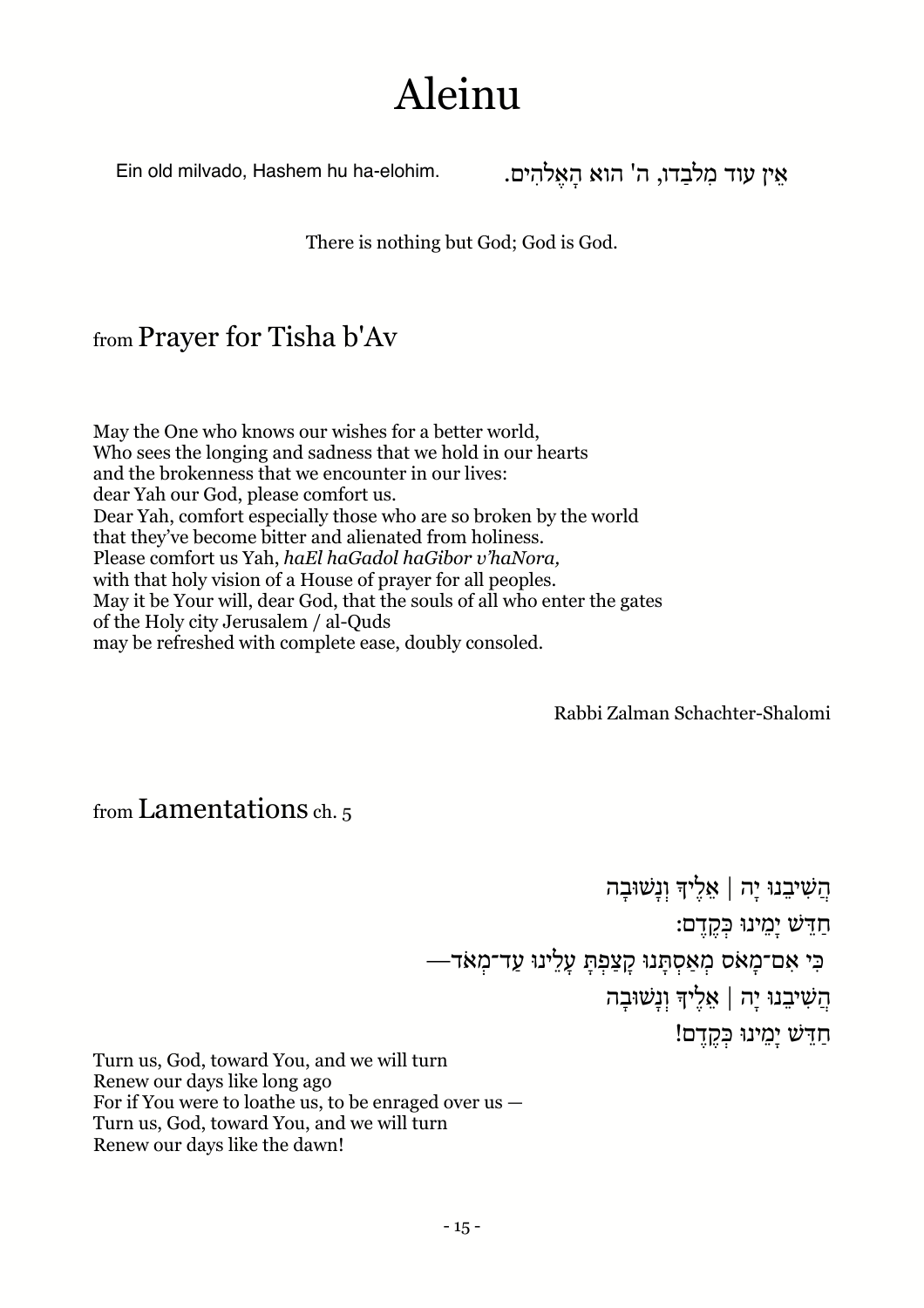# Mourner's *Kaddish*

Yitgadal v'yitkadash, shmeh rabah. B'alma di vra chiruteh, v'yamlich malchuteh b'chayyeichon u'v'yomeichon u'vchayyei d'chol beit Yisrael. Ba'agala u-vizman kariv v'imru amen.

□ Y'hei sh'mei raba m'varakh l'olam ol'almey almaya.

Yitbarach v'yishtabach, v'yitpa'ar v'yit-romam v'yit-naseh. V'yithadar v'yitaleh v'yithallal shmeh d'kudh'sha b'rich hu. L'eyla min kol birchata v'shirata, tushbechata v'nechemata, damiran b'alma, v'imru amen.

Y'hei shlama raba min shemaya v'chayyim aleinu v'al kol Yisrael, v'imru amen. Oseh shalom bimromav, hu ya'aseh shalom, aleinu v'al kol yisrael, v'al kol yoshvei tevel, v'imru Amen.

יִתְגַּדַל וְיִתְקַדַּשׁ שְׁמֵהּ רַבְּא. בִּעָלְמַא דִּי בִרָא כִרְ עוּתֵהּ, וְיַמְלִיךְ מַלְכוּתֵהּ בְּחַיֵּיכוֹן וּבְיוֹמֵיכוֹן וּבְחַיֵּי דְכָל בֵּית יְשָׂרָאֵל. בַּעֲגָלַא וּבִזְמַן קַרִיב וְאָמְרוּ אָמֵן:

ּ יְהֵא שְׁמֵהּ רַבְּא מִבְרַךְ לְעָלַם וּלְעָלְמֵי עָלְמַיַּא:

יִתְבַּרַךְ וְיִשְׁתַּבָּח, וְיִתְפָּאַר וְיִתְרוֹמַם וְיִתְנַשֵּׂא וְיִתְהַדָּר וְיִתְעַלֶּה וְיִתְהַלָּל שִׁמֵהּ דְּקָדְשָׁא בִּרִידִּ הוּא לְעֵלָּא מִן כָּל בִּרְכָתָא וְשִׁירָתָא, תְּשִׁבְּחָתָא וְנֶחֱמָתָא, דַּאֲמִירַן בְּעַלְמָא, וְאִמְרוּ אָמֵן:

יִהֵא שְׁלַמַא רַבָּא מִן שִׁמַיָּא וְחַיִּים עָלִינוּ וְעַל כָּל יִשְׂרַאֵל, וְאִמְרוּ אָמֵן: ע*ֹשֶׂה שָׁלוֹם בִּמְרוֹמַיו הוּא יַעֲשֶׂה שַׁלוֹם עַלֵינוּ* וְעַל כַּל יְשְׂרַאֱל, וְעַל כַּל יושבֵי טֵבֵל, וְאִמְרוּ אָ מֵ ן:

Magnified and sanctified! Magnified and sanctified! May God's Great Name fill the world God created. May God's splendor be seen in the world in your life, in your days, in the life of all Israel. Quickly and soon! And let us say, Amen.

Forever may the Great Name be blessed!

Blessed and praised! Splendid and supreme! May the holy name, Bless God, be praised, far beyond all the blessings and songs, comforts and consolations, that can be offered in this world. And let us say: Amen.

May there be peace and life, great peace and life from heaven above for us and all Israel. And let us say, Amen!

May the One who makes peace in the high heavens make peace for us, for our whole community, and for all the peoples of the world. And let us say: Amen.